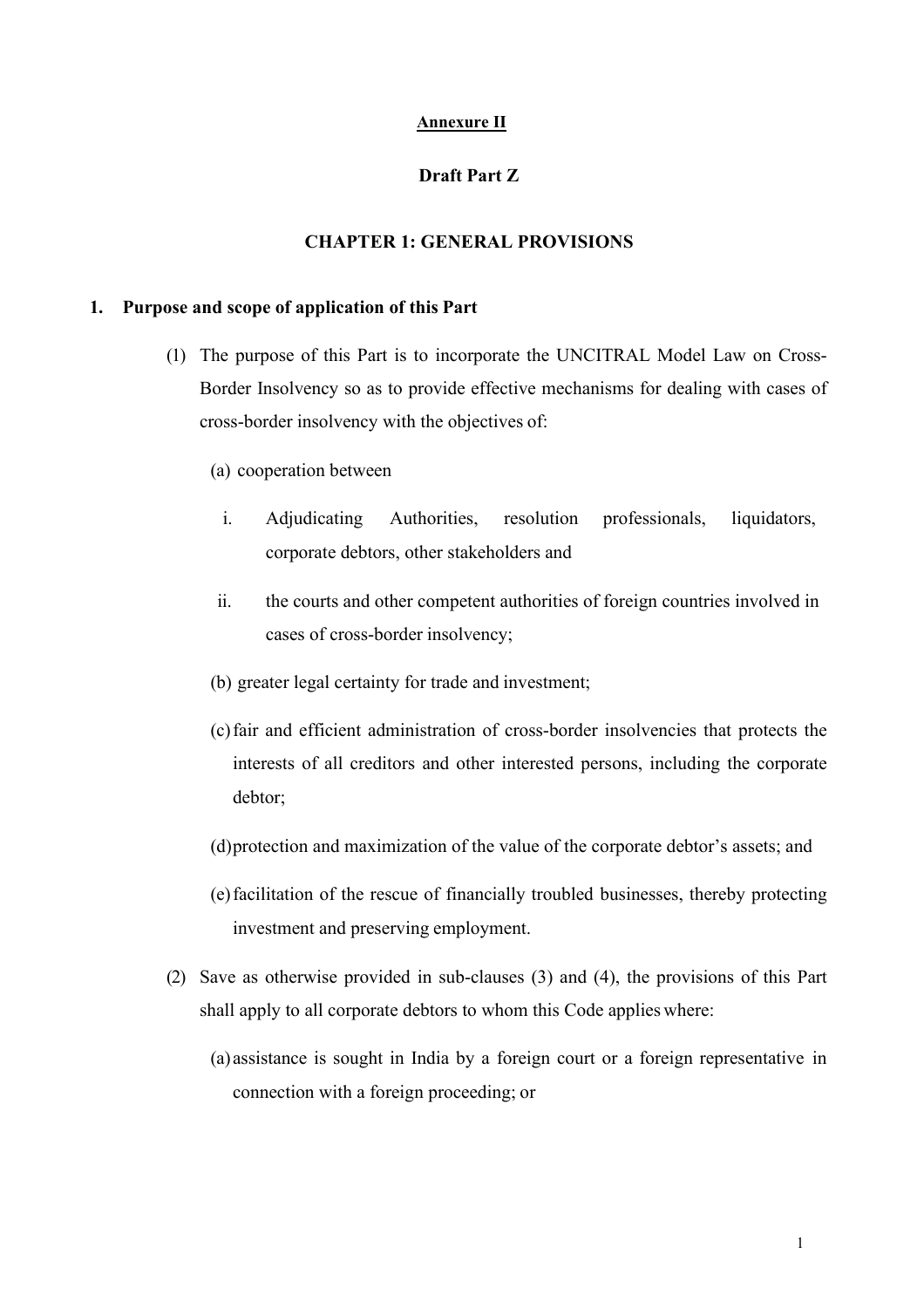- (b)assistance is sought in a foreign country in connection with a proceeding under this Code; or
- (c) a foreign proceeding and a proceeding under this Code in respect of the same corporate debtor are taking place concurrently; or
- (d)creditors in a foreign country have an interest in requesting the commencement of, or participation in, a proceeding under this Code:

Provided that "corporate debtor" for the purposes of this Part shall also include any person incorporated with limited liability outside India.

- (3) Subject to clause 29 of this Part, the Central Government may notify classes of corporate debtors or entities to whom the provisions of this Part shall not apply.
- (4) The provisions of this Part shall apply:
	- (a)in the first instance to countries, mentioned in Part A of the Schedule, which have adopted the UNCITRAL Model Law on Cross-Border Insolvency.
	- (b)to any other country, specified in Part B of the Schedule, which the Central Government may notify under sub-clause (5).
- (5) Subject to clause 29 of this Part, the Central Government may enter into an agreement with the Government of any country outside India for enforcing provisions of the Code in respect of corporate debtors under this Part and may, by notification in the Official Gazette, direct that the application of provisions of this Code in relation to assets or property of the corporate debtor situated at any place in a country outside India with which such an agreement has been entered into, shall be subject to such conditions as stated in the agreement.
- (6) Notwithstanding anything contained in this Part but subject to clause 29 of this Part, the Central Government may by notification-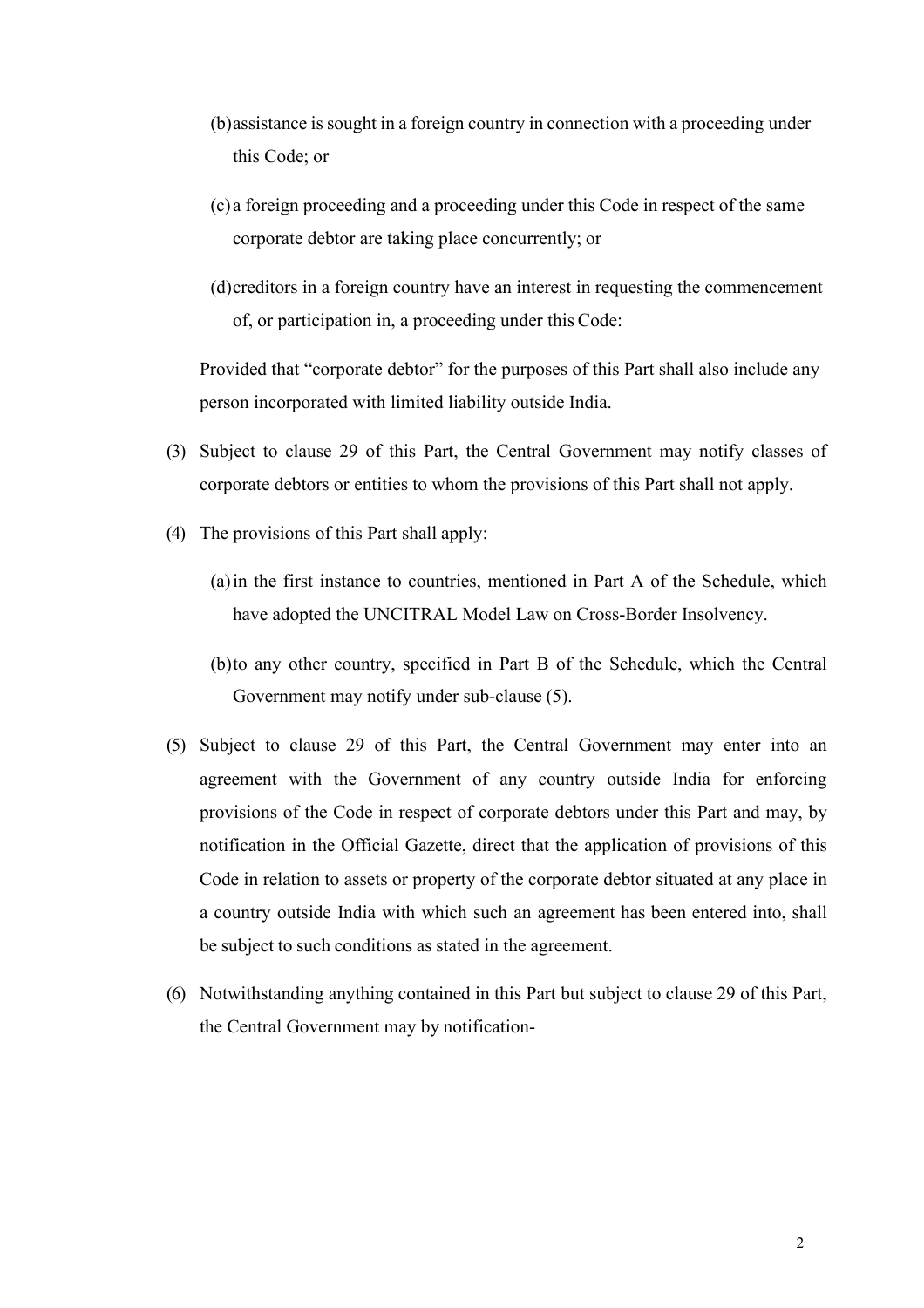- (a) add or omit any country from the Schedule if such addition or omission is necessary in the interest of security of India or public interest; or
- (b)direct that the application of this Part in relation to any country shall be subject to such conditions, exceptions or qualifications as are specified in the said notification if such conditions, exceptions or qualifications are necessary in the interest of security of India or public interest.

#### **2. Definitions**

In this Part, unless the context otherwise requires, -

- (a) "Adjudicating Authority" means benches of the National Company Law Tribunal, as notified by the Central Government in the manner provided in Clause 29 of this Part, to perform functions relating to recognition of foreign proceedings and cooperation with foreign courts and foreign representatives under this Part;
- (b) "centre of main interests" shall have the meaning assigned to it in clause 14 of this Part;
- (c) "establishment" means any place of operations where the corporate debtor carries out a non-transitory economic activity with human means and assets or services;
- (d) "foreign court" means a judicial or other authority competent to control or supervise a foreign proceeding;
- (e) "foreign main proceeding" means a foreign proceeding taking place in the country where the corporate debtor has the centre of its main interests;
- (f) "foreign non-main proceeding" means a foreign proceeding, other than a foreign main proceeding, taking place in a country where the corporate debtor has an establishment;
- (g) "foreign proceeding" means a collective judicial or administrative proceeding in a foreign country, including an interim proceeding, pursuant to a law relating to insolvency in which proceeding the assets and affairs of the corporate debtor are subject to control or supervision by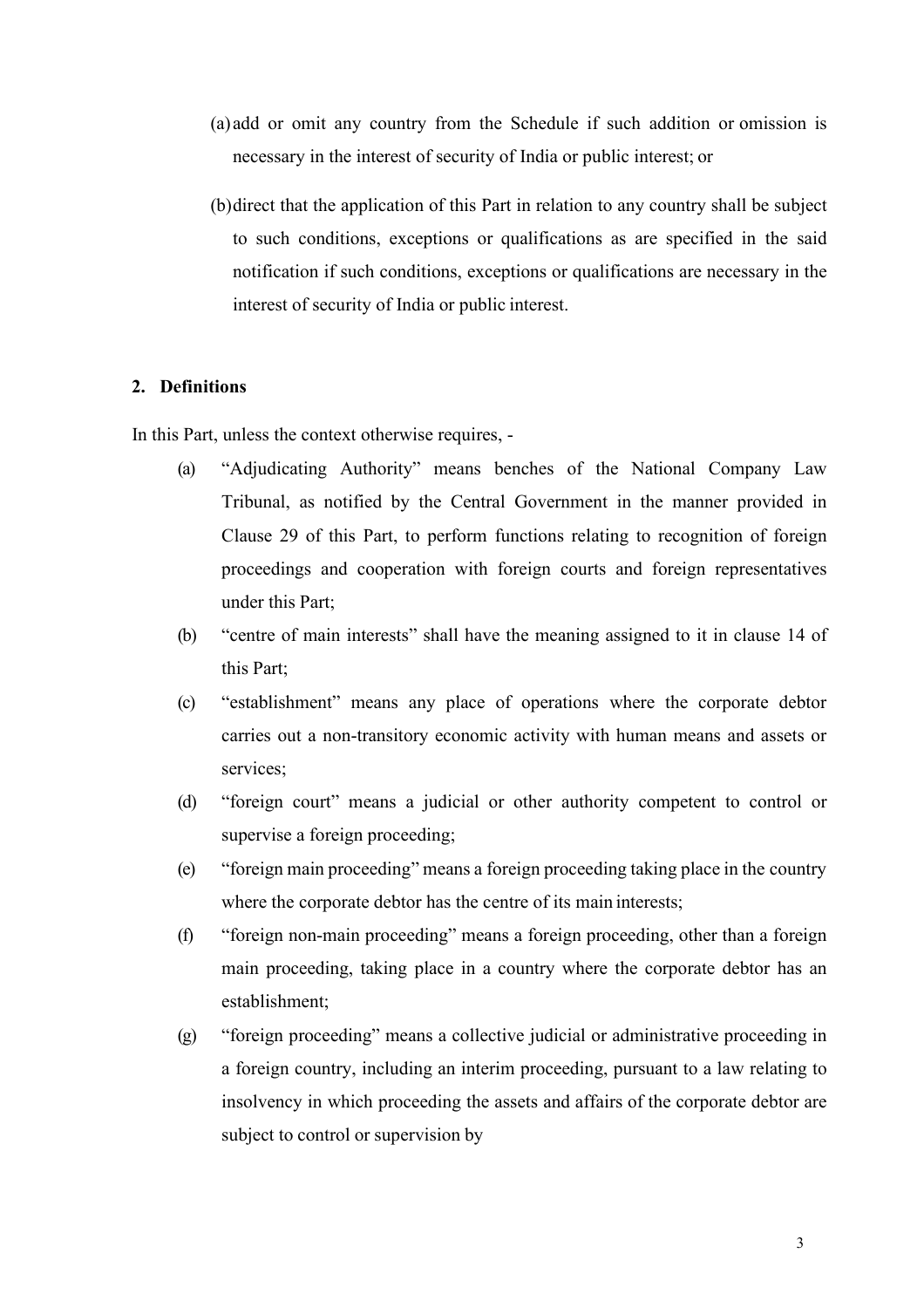a foreign court, for the purpose of reorganization or liquidation;

*Explanation: For the purposes of this Part, the term "reorganisation" shall have the same meaning as "resolution" under the Code.*

(h) "foreign representative" means a person or body authorized in a foreign proceeding to administer the reorganization or the liquidation of the corporate debtor's assets or affairs or to act as a representative of the foreign proceeding and includes any person or a body appointed on an interim basis.

## **3. Authorisation of a resolution professional or liquidator to act in a foreign country**

Any resolution professional or liquidator recognised or authorised to act as such under this Code is, subject to regulations specified by the Board, authorised to act in a foreign country on behalf of a proceeding under this Code, as permitted by the applicable foreign law.

## **4. Public policy exception**

- (1) Notwithstanding anything contained in this Part, the Adjudicating Authority may refuse to take any action authorised by this Part if, in its opinion, the implementation of such action would be manifestly contrary to the public policy of India.
- (2) Before passing any orders under sub-clause (1), the Adjudicating Authority shall serve a notice to the Central Government as soon as may be practicable for inviting submissions on the matter.
- (3) Without prejudice to the provisions of this clause, the Central Government, if it is of the opinion that the implementation of any action authorised by this Part would be manifestly contrary to the public policy of India, it may itself apply to the Adjudicating Authority for an order under sub-clause (1).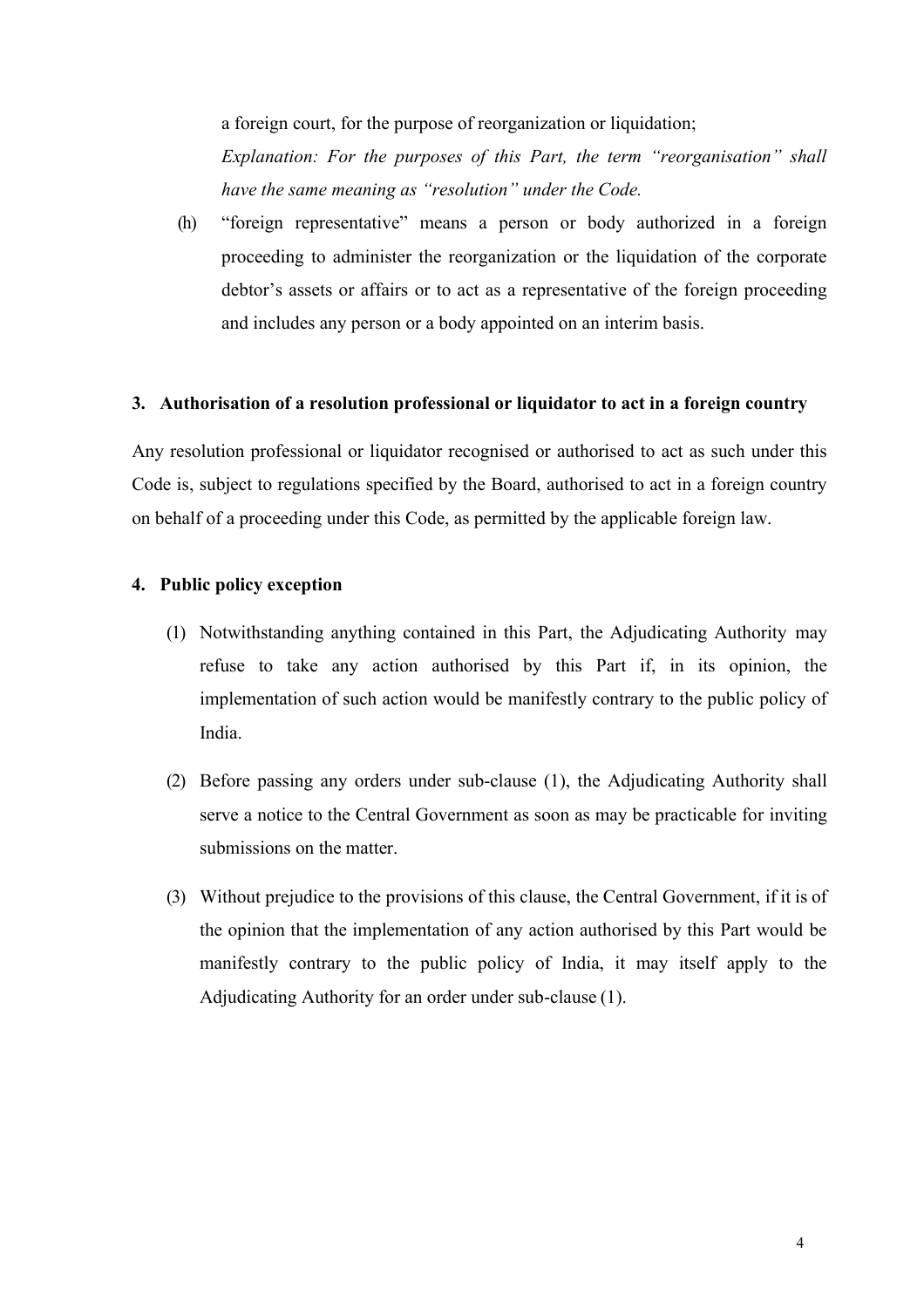#### **5. Additional assistance under other laws**

Without prejudice to the provisions of this Part, the Adjudicating Authority, the resolution professional or the liquidator, as the case may be, may provide additional assistance to a foreign representative under any other laws of India.

### **6. Interpretation**

In the interpretation of this Part, regard is to be had to its international origin and to the need to promote uniformity in its application and the observance of good faith.

#### **CHAPTER II**

# **ACCESS OF FOREIGN REPRESENTATIVES AND CREDITORS TO THE ADJUDICATING AUTHORITY**

### **7. Right of access by foreign representative**

- (1) A foreign representative is entitled to apply to the Adjudicating Authority and exercise his powers and functions under this Part in the manner as may be prescribed.
- (2) A foreign representative shall be subject to a code of conduct as may be specified.

### **8. Limited jurisdiction**

- (1) Subject to sub-clause (2), the sole fact that an application pursuant to this Part is made to the Adjudicating Authority by a foreign representative does not subject the foreign representative or the foreign assets and affairs of the corporate debtor to the jurisdiction of courts in India, or the Adjudicating Authority, for any purpose other than the application.
- (2) Where a foreign representative has contravened any provision of this Part or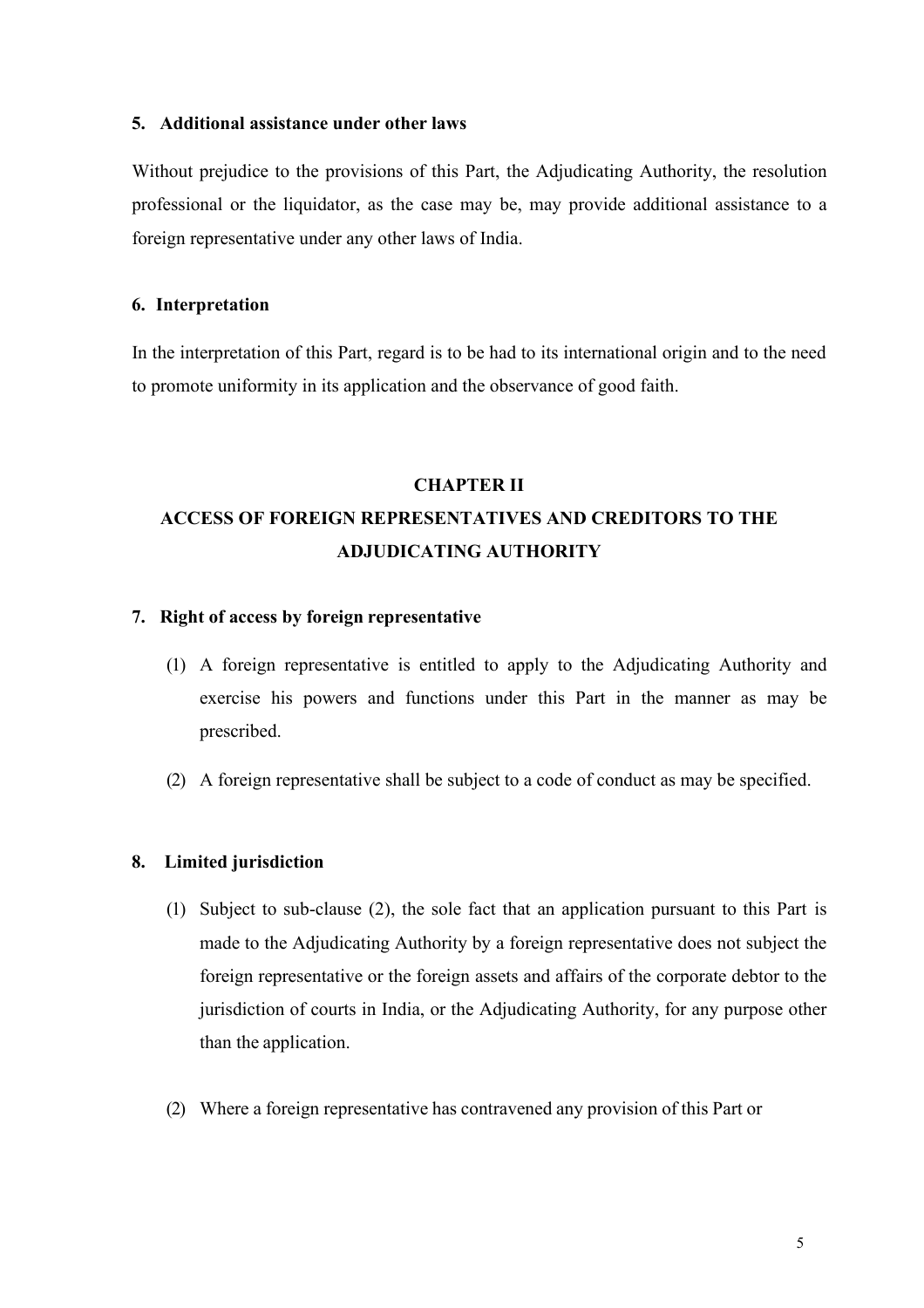rules or regulations made thereunder, the Board may:

- (a) impose a penalty which is three times the amount of loss caused, or is likely to be caused, to persons concerned on account of such contravention; or
- (b) impose a penalty which is three times the amount of unlawful gain made on account of such contravention; or
- (c) give any other direction that the Board is authorised to give in relation to an insolvency professional under this Code, in the manner as may be specified.
- (3) A foreign representative referred to in sub-clause (2), includes a person who purports to be a foreign representative under this Part.

#### **9. Participation by a foreign representative in proceedings under this Code**

Subject to clause 7 of this Part, upon recognition of a foreign proceeding, the foreign representative is entitled to participate in a proceeding regarding the corporate debtor under this Code.

### **10. Access of foreign creditors to a proceeding under this Code**

- (1) Subject to sub-clause (2), foreign creditors have the same rights regarding the commencement of, and participation in, a proceeding under this Code as creditors in India.
- (2) Sub-clause (1) does not affect the ranking of claims in a proceeding under this Code or the exclusion of foreign tax and social security claims from such a proceeding:

Provided that the claims of foreign creditors, other than those concerning tax and social security obligations, shall not be ranked lower than the general class of claims provided in section  $53(1)(f)$  of this Code, unless an equivalent domestic claim has a lower rank under this Code.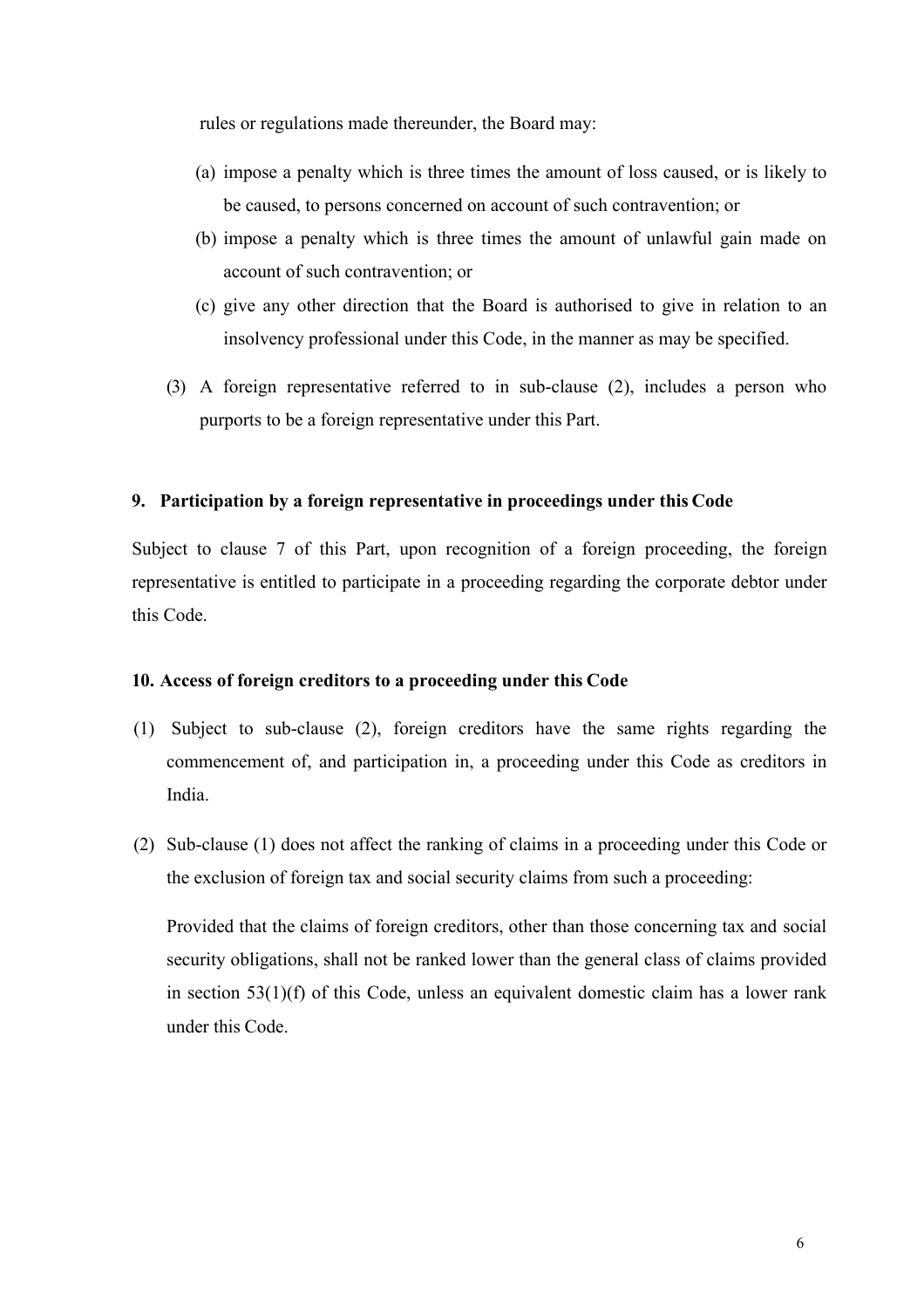#### **11. Notice to foreign creditors of a proceeding under this Code**

- (1) Without prejudice to the provisions of this Code, whenever under this Code notice is to be given to creditors in India, such notice shall also be given to the known creditors that do not have addresses in India.
- (2) Such notice shall be made to the foreign creditors in a manner as may be specified. No letters rogatory or other, similar formality may be required.
- (3) When a notice of commencement of a proceeding is to be given to foreign creditors, the notice shall:
	- (a) indicate the time period for filing claims as per the provisions of this Code and specify the place for their filing;
	- (b) indicate whether secured creditors need to file their secured claims as provided by this Code; and
	- (c) contain any other information required to be included in such a notice to creditors pursuant to the law of India and the orders of the Adjudicating Authority.

#### **CHAPTER III**

#### **RECOGNITION OF A FOREIGN PROCEEDING AND RELIEF**

### **12. Application for recognition of a foreign proceeding**

- (1) Subject to clause 7, a foreign representative may apply to the Adjudicating Authority for recognition of the foreign proceeding in which the foreign representative has been appointed.
- (2) An application for recognition under sub-clause (1) shall be accompanied by-
	- (a) a certified copy of the decision commencing the foreign proceeding and appointing the foreign representative; or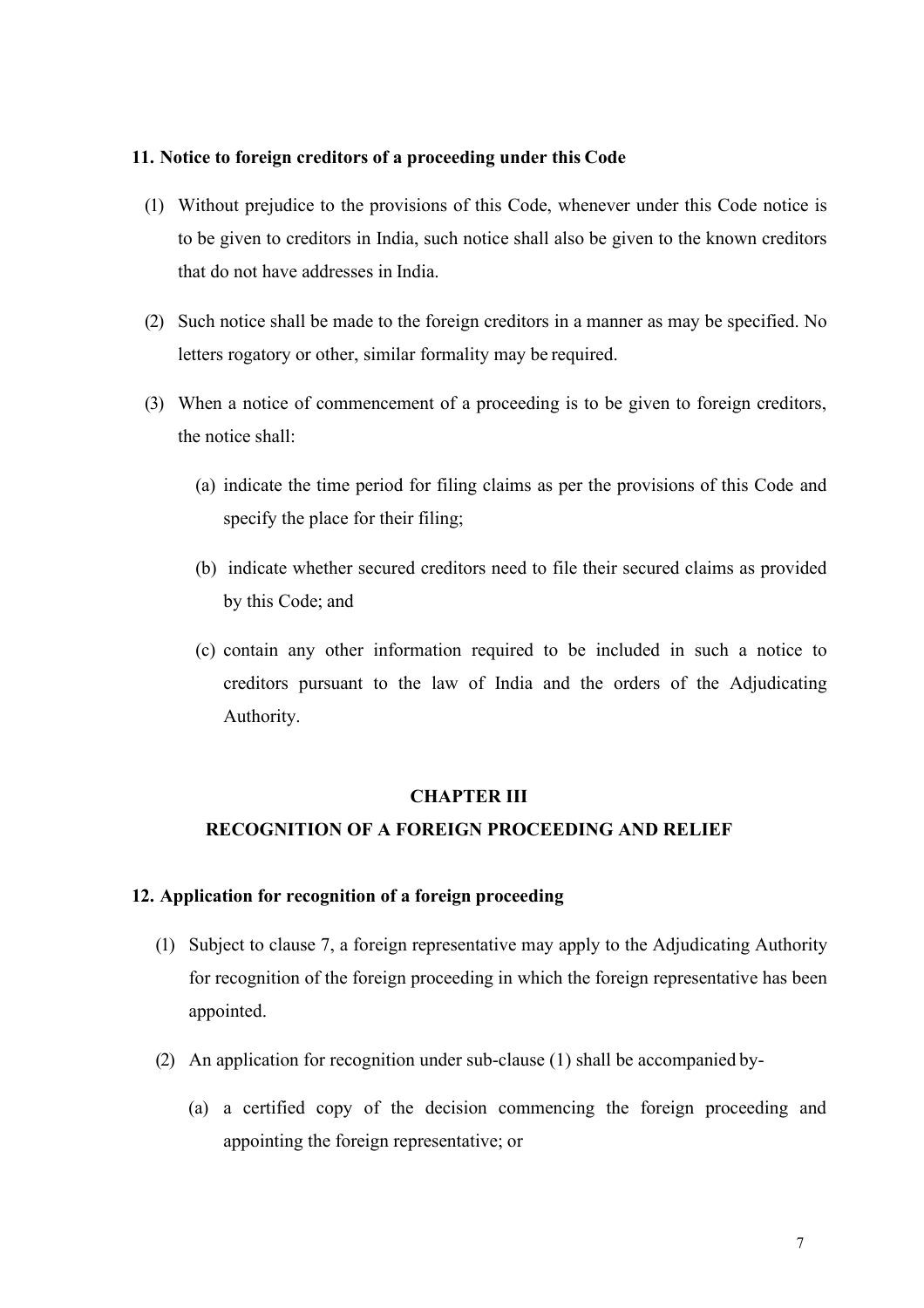- (b) a certificate from the foreign court affirming the existence of the foreign proceeding and of the appointment of the foreign representative; or
- (c) in the absence of evidence referred to in sub-clause (a) and (b), any other evidence as may be prescribed, affirming the existence of the foreign proceeding and of the appointment of the foreign representative; and
- (d) a statement identifying all foreign proceedings and proceedings under this Code in respect of the corporate debtor that are known to the foreign representative; and
- (e) a translation of documents in support of the application for recognition in English, if applicable.
- (3) An application for recognition under sub-clause (1) shall be made in such form and manner and be accompanied with such fees as may be prescribed.

## **13. Presumptions concerning recognition**

- (1) If the decision or certificate or any other document referred to in clause  $12(2)(a)$ , (b) and (c) of this Part indicates that the foreign proceeding is a proceeding within the meaning of clause  $2(g)$  of this Part and that the foreign representative is a person or a body within the meaning of clause 2(h) of this Part, the Adjudicating Authority is entitled to so presume.
- (2) Notwithstanding that the documents submitted in support of the application under clause 12(2) of this Part for recognition have not been legalised, the Adjudicating Authority is entitled to presume they are authentic.

## **14. Centre of main interests**

(1) In the absence of proof to the contrary, the corporate debtor's registered office is presumed to be the corporate debtor's centre of main interests for the purpose of this Part.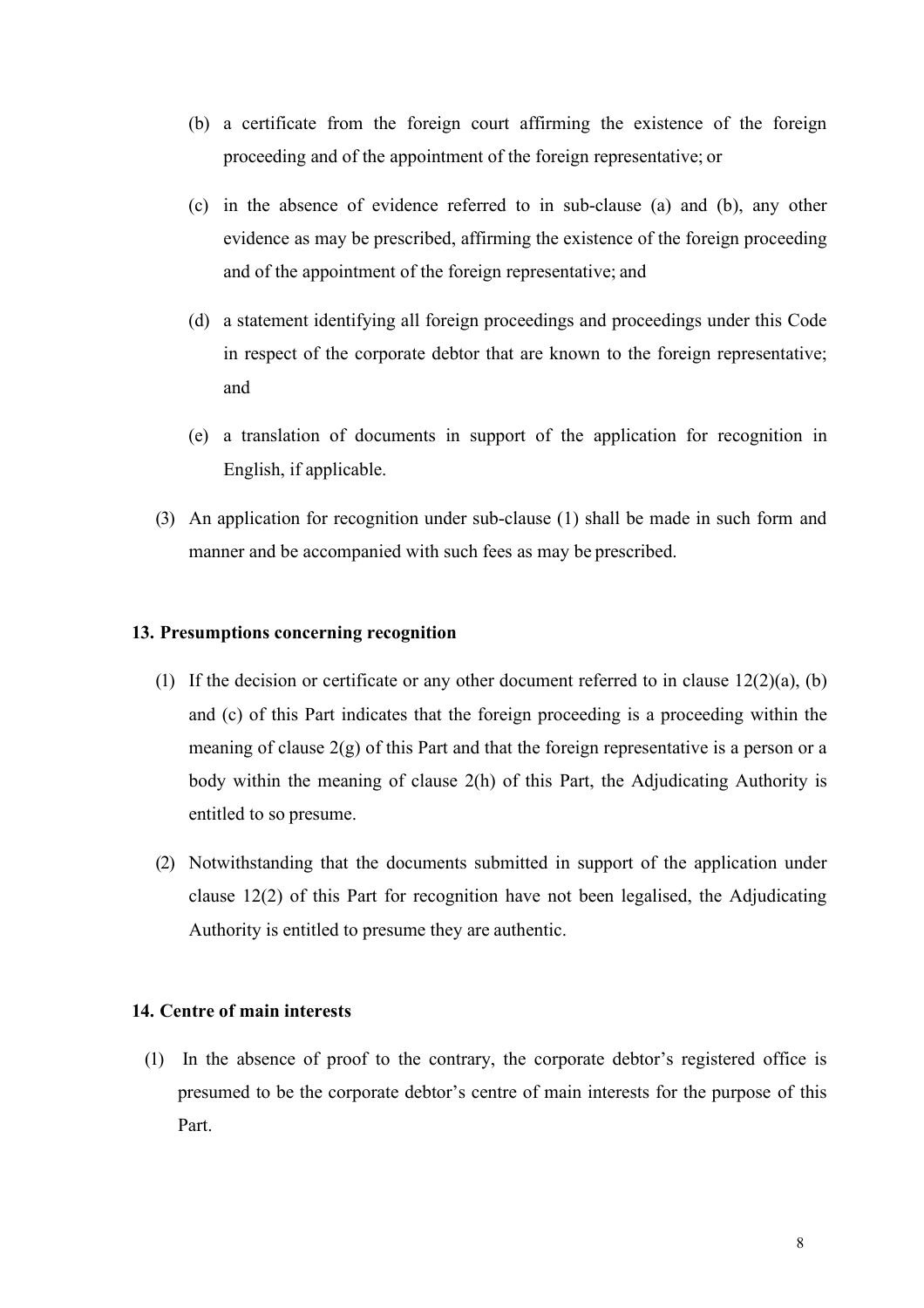- (2) The presumption in sub-clause (1) shall only apply if the registered office of the corporate debtor has not been moved to another country within the three- month period prior to the filing of application for initiation of insolvency proceedings in such country.
- (3) While determining the corporate debtor's centre of main interests, the Adjudicating Authority shall conduct an assessment, of where the corporate debtor's central administration takes place, and which is readily ascertainable by third parties including creditors of the corporate debtor.
- (4) If the corporate debtor's centre of main interests is not determined by factors stated in sub-clause (3), the Adjudicating Authority may conduct an assessment of factors prescribed by the Central Government for this purpose.

## **15. Decision to recognise a foreign proceeding**

- (1) Subject to clause 4 of this Part, the Adjudicating Authority shall recognise the foreign proceeding if it is satisfied that:
	- (a) the foreign proceeding is a proceeding within the meaning of clause  $2(g)$  of this Part;
	- (b) the foreign representative applying for recognition is a person or body within the meaning of clause 2(h) of this Part; and
	- (c) the application meets the requirements of clause 12 of this Part.
- (2) The foreign proceeding shall be recognised by the Adjudicating Authority as a:
	- (a) foreign main proceeding, if it is taking place in the country where the corporate debtor has the centre of its main interests under clause 14 of this Part; or
	- (b) foreign non-main proceeding, if it is taking place in a country where the corporate debtor has an establishment as defined in clause 2(c) of this Part.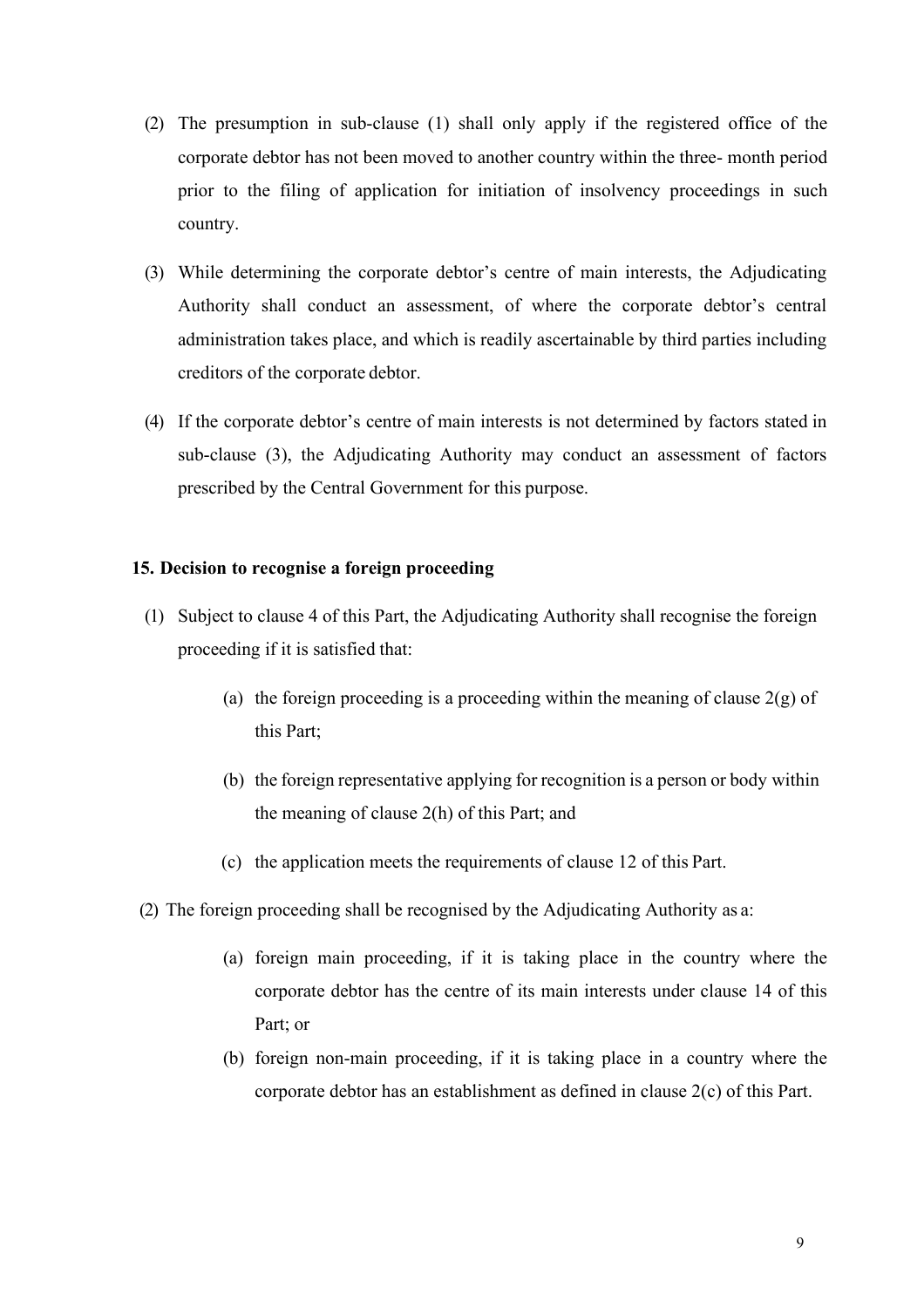- (3) This clause and clauses 12, 13, 14 and 16 of this Part do not prevent modification or termination of recognition if it is shown that the grounds for granting it were fully or partially lacking or have ceased to exist.
- (4) Every application for recognition under clause 12 of this Part shall be decided by the Adjudicating Authority within thirty days from the date of the filing of the application:

Provided that the Adjudicating Authority may extend the period specified above by an additional thirty days, if required.

## **16. Subsequent information**

From the time of filing the application for recognition of the foreign proceeding, the foreign representative shall inform the Adjudicating Authority within three days of having known of:

- (a) any substantial change in the status of the recognised foreign proceeding or the status of the foreign representative's appointment; and
- (b) any other foreign proceeding or proceeding under this Code regarding the same corporate debtor.

## **17. Effects of recognition of a foreign main proceeding**

- (1) Upon recognition of a foreign proceeding as a foreign main proceeding by the Adjudicating Authority, it shall, subject to the provisions of sub-clauses (2), (3) and (4), by an order declare moratorium for prohibiting all of the following:
	- (a)the institution of suits or continuation of pending suits or proceedings against the corporate debtor including execution of any judgment, decree or order in any court of law, tribunal, arbitration panel or other authority;
	- (b) transferring, encumbering, alienating or disposing of by the corporate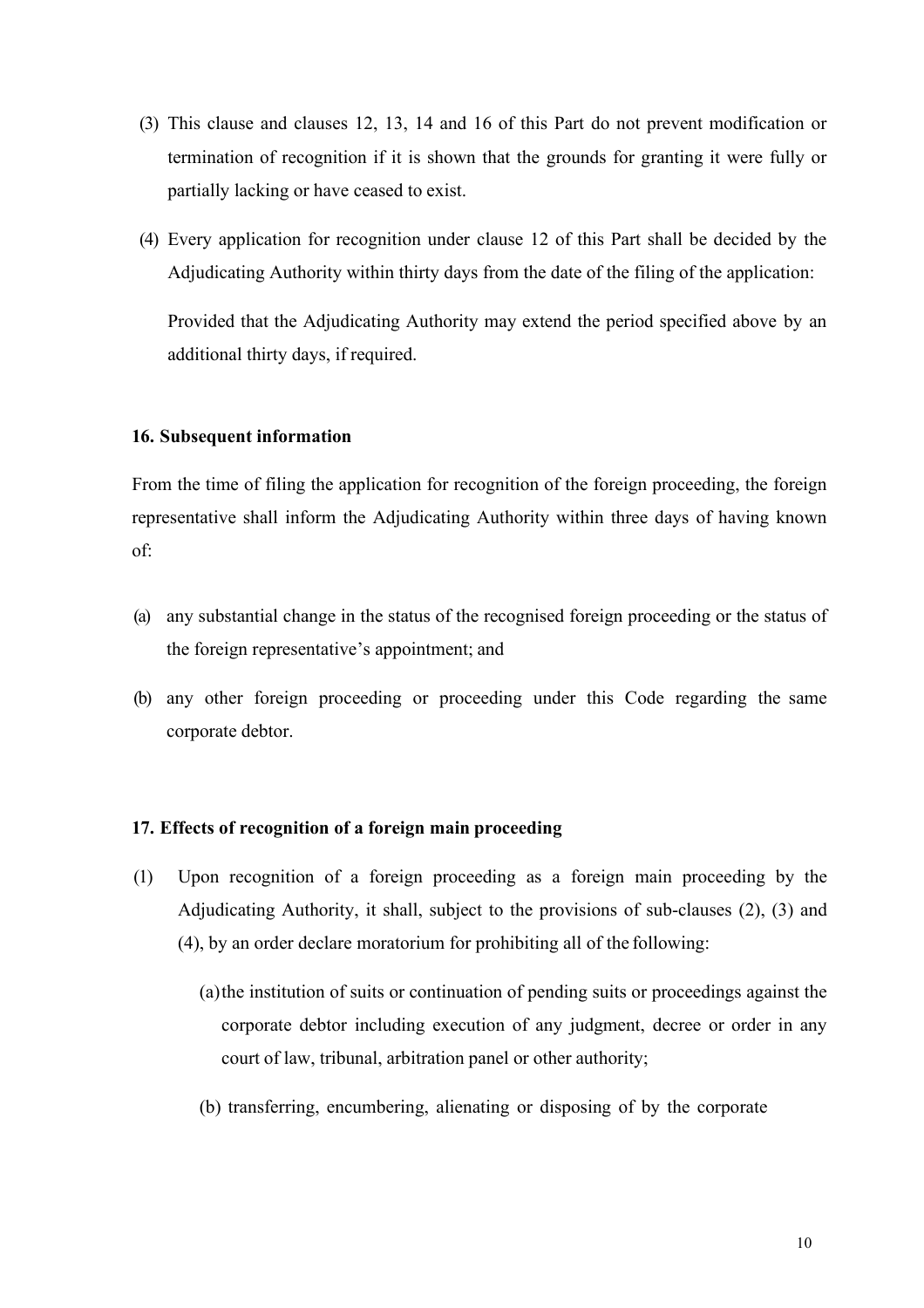debtor any of its assets or any legal right or beneficial interest therein;

- (c)any action to foreclose, recover or enforce any security interest created by the corporate debtor in respect of its property including any action under the Securitisation and Reconstruction of Financial Assets and Enforcement of Security Interest Act, 2002;
- (d)the recovery of any property by an owner or lessor where such property is occupied by or in the possession of the corporate debtor.
- (2) The scope of the moratorium under sub-clause (1) shall be subject to provisions of section 14 of the Code, including any exemptions applicable to section 14 of the Code.
- (3) Sub-clause (1) does not affect the right to commence individual actions or proceedings to the extent necessary to preserve a claim against the corporate debtor.
- (4) Sub-clause (1) does not affect the right to request commencement of a proceeding under this Code or the right to file claims in such a proceeding.

## **18. Relief that may be granted upon recognition of a foreign proceeding**

- (1) Upon recognition of a foreign proceeding, whether main or non-main, where necessary to protect the assets of the corporate debtor or the interests of the creditors, the Adjudicating Authority may by an order, at the request of a foreign representative, grant any appropriate relief, including:
	- (a) moratorium on institution of suits or continuation of pending suits or proceedings against the corporate debtor including execution of any judgment, decree or order in any court of law, tribunal, arbitration, to the extent they have not been stayed under clause 17(1)(a) of this Part;
	- (b) moratorium on transferring, encumbering, alienating or disposing of by the corporate debtor any of its assets or any legal right or beneficial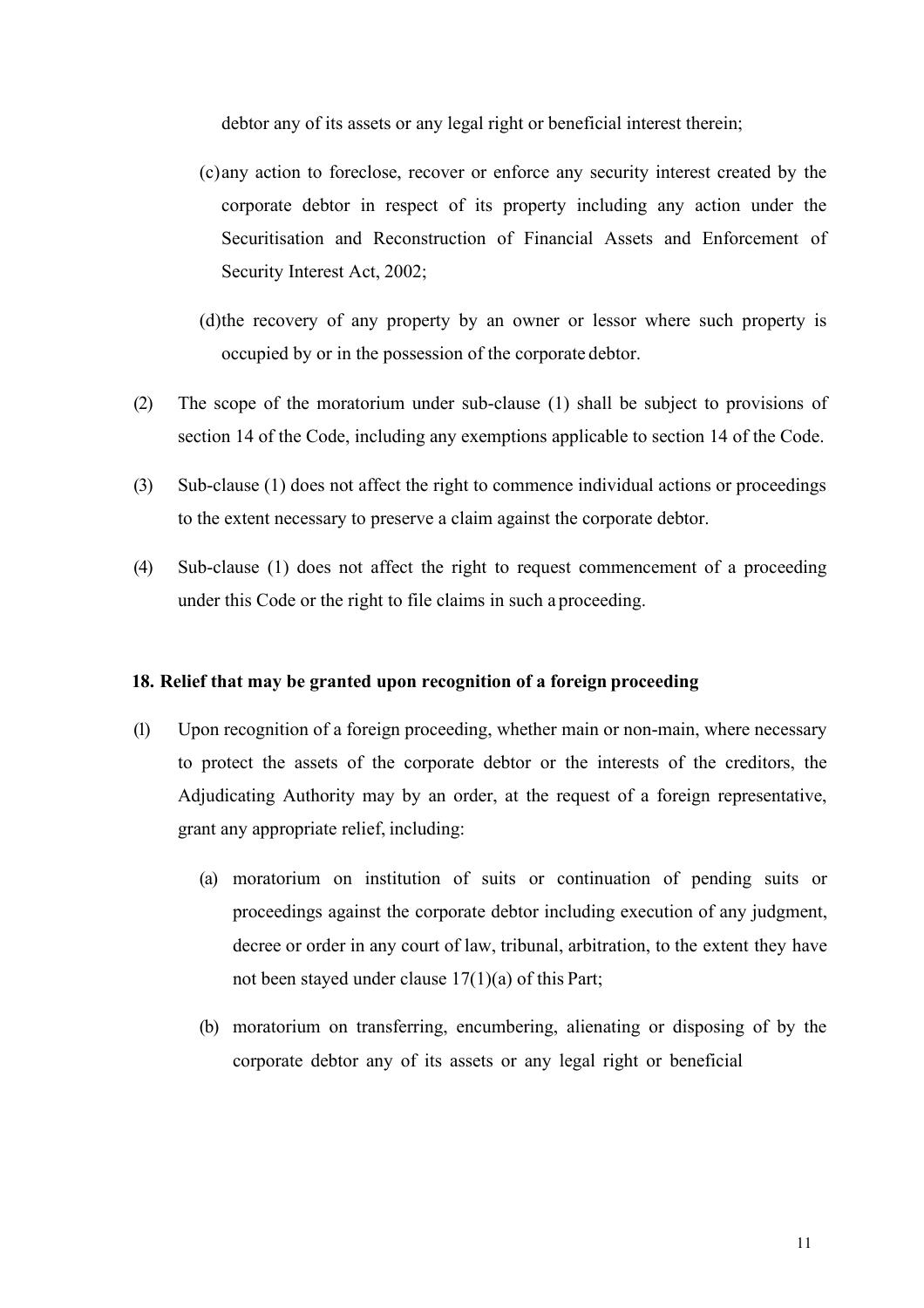interest therein, to the extent they have not been stayed under clause  $17(1)(b)$ of this Part;

- (c) moratorium on any action to foreclose, recover or enforce any security interest created by the corporate debtor in respect of its property including any action under the Securitization and Reconstruction of Financial Assets and Enforcement of Security Interest Act, 2002, to the extent it has not been stayed under clause  $17(1)(c)$  of this Part;
- (d) moratorium on recovery of any property by an owner or lessor where such property is occupied by or in the possession of the corporate debtor, to the extent it has not been stayed under clause 17(1)(d) of this Part;
- (e) entrusting the administration or realisation of the corporate debtor's assets located in India to the foreign representative in the manner as may be prescribed;
- (f) granting any additional relief that may be available to a resolution professional or liquidator under this Code.
- (2) Upon recognition of a foreign proceeding, whether main or non-main, the Adjudicating Authority may, at the request of the foreign representative, entrust the distribution of all or part of the corporate debtor's assets located in India to the foreign representative or another person designated by the Adjudicating Authority, provided that the Adjudicating Authority is satisfied that the interests of creditors in India are adequately protected.
- (3) In granting relief under this clause to a representative of a foreign non-main proceeding, the Adjudicating Authority shall be satisfied that the relief relates to assets that, under the laws of India, should be administered in the foreign non-main proceeding or concerns information required in that proceeding.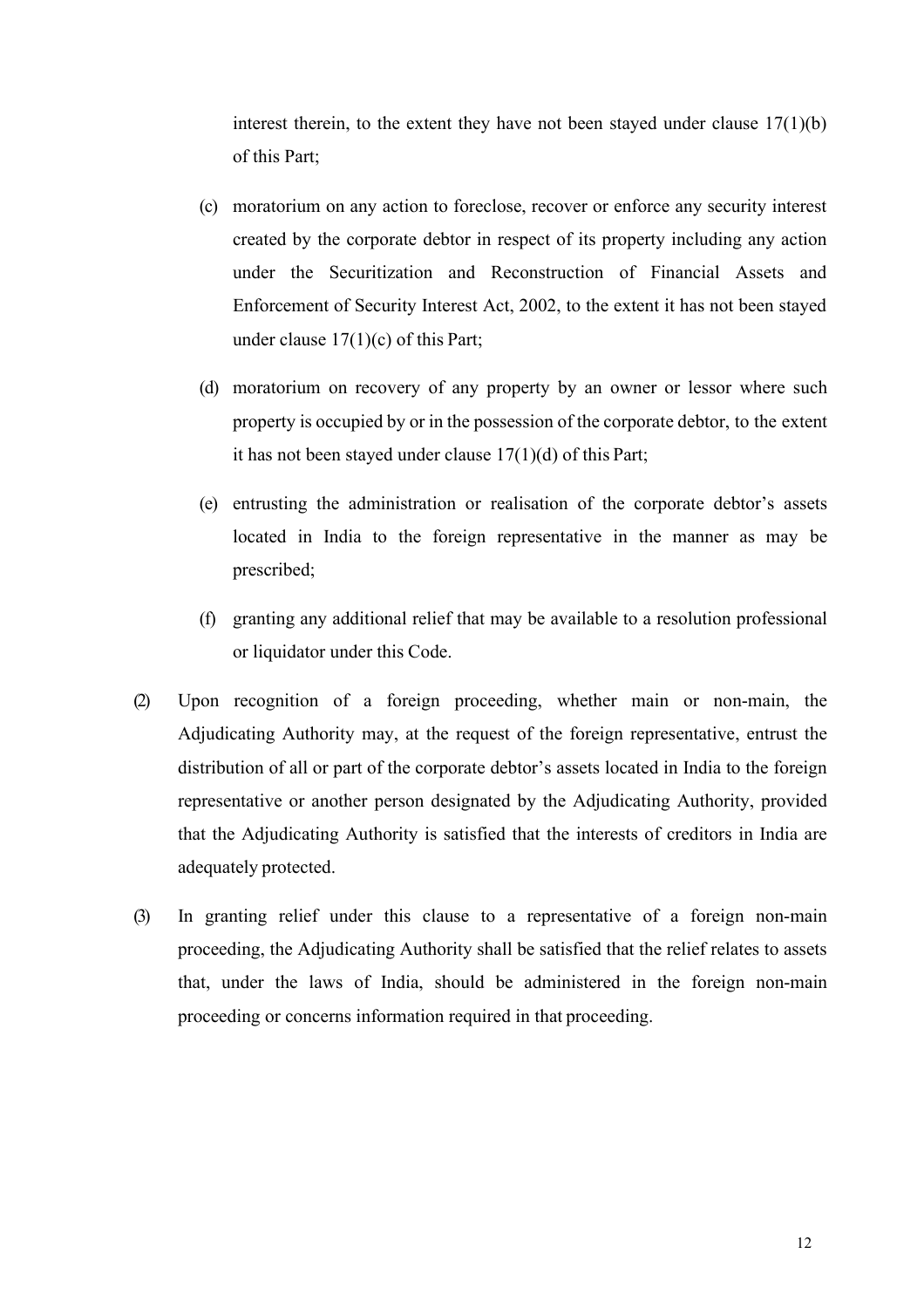#### **19. Protection of creditors and other interested persons**

- (1) The Adjudicating Authority shall, while granting or refusing to grant any relief under clause 18 of this Part, or in modifying or terminating relief under sub- clause (3), satisfy itself that the interests of the creditors and other interested persons, including the corporate debtor, are adequately protected.
- (2) The Adjudicating Authority may while granting any relief, under clause 18 of this Part, impose such conditions as it considers appropriate.
- (3) The Adjudicating Authority may, at the request of the foreign representative or a person affected by relief granted under clause 18 of this Part, or at its own motion, modify or terminate such relief.

## **20. Action to avoid acts detrimental to creditors**

- (1) Subject to clause 7 of this Part, upon recognition of a foreign proceeding, the foreign representative shall be entitled to make an application to the Adjudicating Authority for an order in connection with sections 43, 45, 49, 50 and 66 of this Code.
- (2) For the purposes of sub-clause (1), the insolvency commencement date of the foreign proceeding shall be determined in accordance with the law of the country in which the foreign proceeding is taking place, including any law by virtue of which the foreign proceeding is deemed to have opened at an earlier time.
- (3) When the foreign proceeding is a foreign non-main proceeding, the Adjudicating Authority shall be satisfied that the action relates to assets that, under the laws of India, should be administered in the foreign non-main proceeding.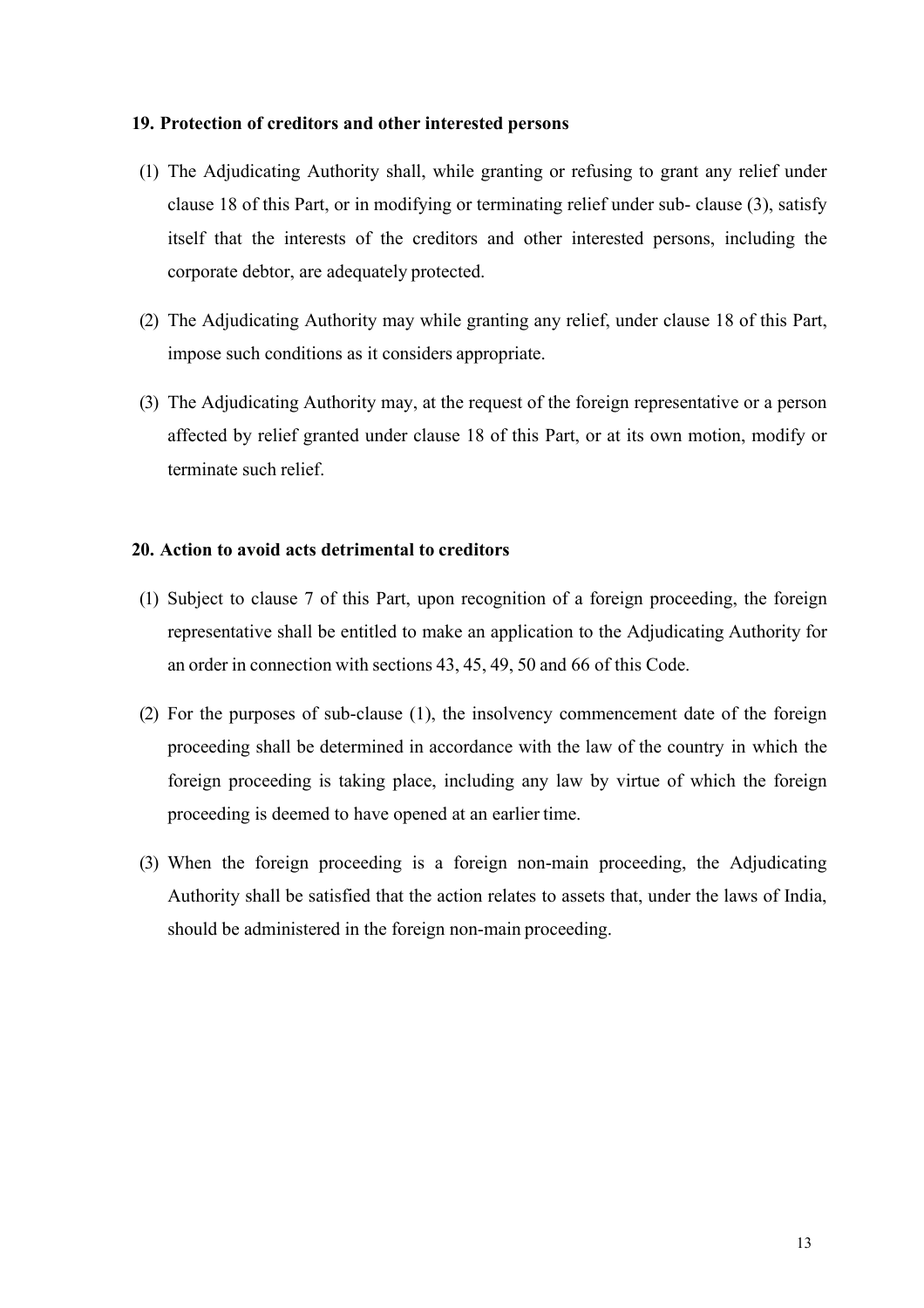#### **CHAPTER IV**

## **COOPERATION WITH FOREIGN COURTS AND FOREIGN REPRESENTATIVES**

# **21. Cooperation and communication between the Adjudicating Authority and foreign courts or foreign representatives**

- (1) For matters referred to in clause 1 of this Part, the Central Government in consultation with the Adjudicating Authority, shall notify guidelines for communication and cooperation between the Adjudicating Authority and foreign courts in the interest of all stakeholders.
- (2) The Adjudicating Authority may conduct a joint hearing with another foreign court in a concurrent proceeding, and may communicate directly with, or request information or assistance directly from foreign representatives.
- (3) The Central Government shall notify the relevant authority to assist the Adjudicating Authority in facilitating transmission of notices and other communications between the Adjudicating Authority and foreign courts.
- (4) Notifications under sub-clauses (1) and (3) shall be issued in the manner provided in clause 29 of this Part.

## **22. Cooperation and direct communication between the resolution professionals and liquidators and foreign courts or foreign representatives**

- (1) In matters referred to in clause 1 of this Part, the resolution professional or liquidator shall, as the case may be, in the exercise of its functions and subject to the supervision of the Adjudicating Authority, cooperate to the maximum extent possible with foreign courts or foreign representatives.
- (2) The resolution professional or liquidator, as the case may be, shall be entitled, in the exercise of its functions and subject to the supervision of the Adjudicating Authority, to communicate directly with foreign courts or foreign representatives.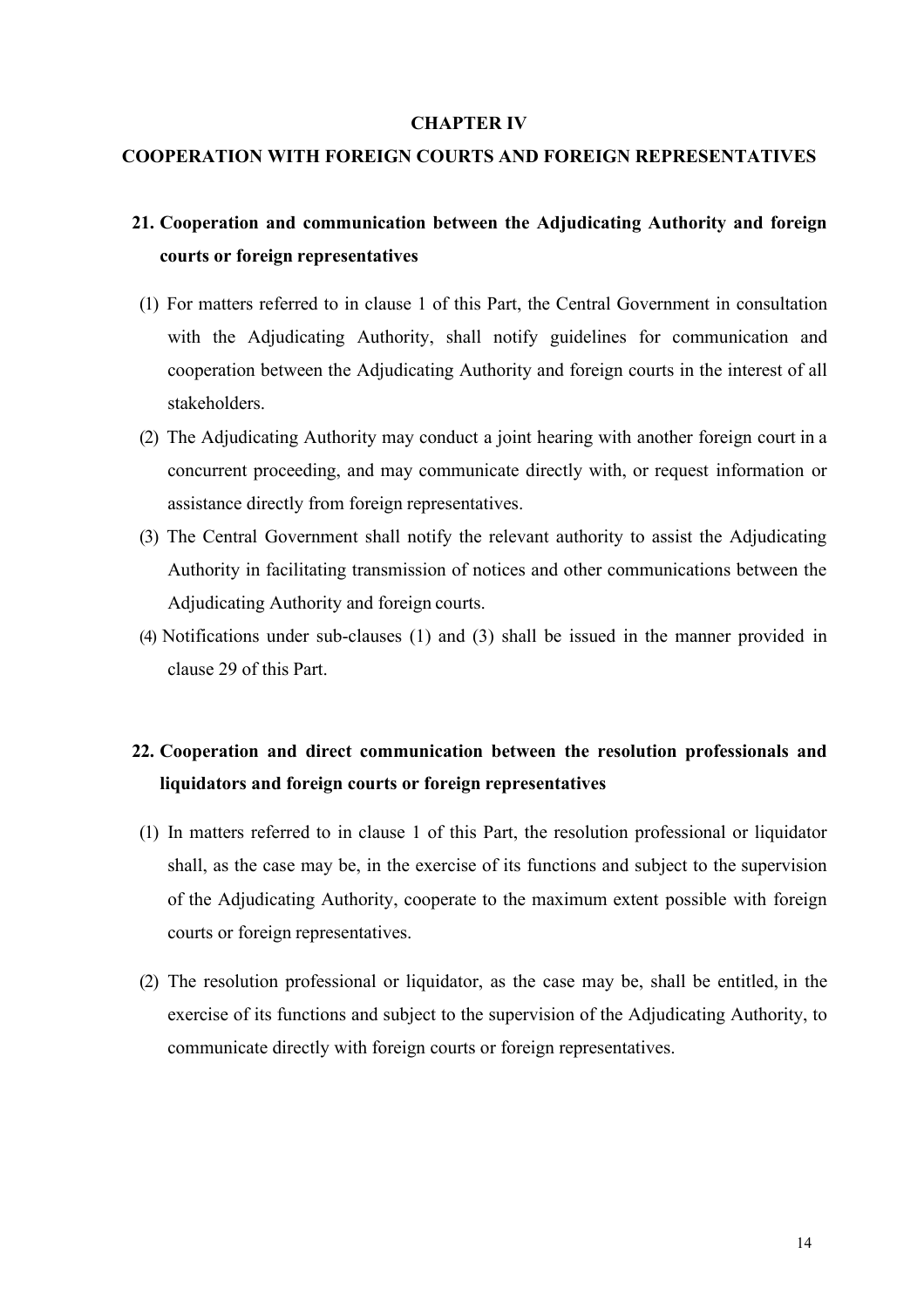### **23. Forms of cooperation**

Subject to clause 21, the cooperation referred to in clauses 21 and 22 of this Part may be implemented by any appropriate means, including:

- (a) appointment of a person or body to act at the direction of the Adjudicating Authority;
- (b) communication of information by any means considered appropriate by the Adjudicating Authority;
- (c) coordination of the administration and supervision of the corporate debtor's assets and affairs;
- (d) approval or implementation by courts of agreements concerning the coordination of proceedings;
- (e) coordination of concurrent proceedings regarding the same corporate debtor.

# **CHAPTER V CONCURRENT PROCEEDINGS**

# **24. Commencement of a proceeding under this Code after recognition of a foreign main proceeding**

After recognition of a foreign main proceeding,

- (a) any proceeding under this Code may be commenced only if thecorporate debtor has assets in India; and
- (b) the effects of the proceeding under clause (a) shall be restricted to:
	- (i) the assets of the corporate debtor that are located in India; and
	- (ii) to the extent necessary to implement cooperation and coordination under clauses 21, 22 and 23 of this Part, to other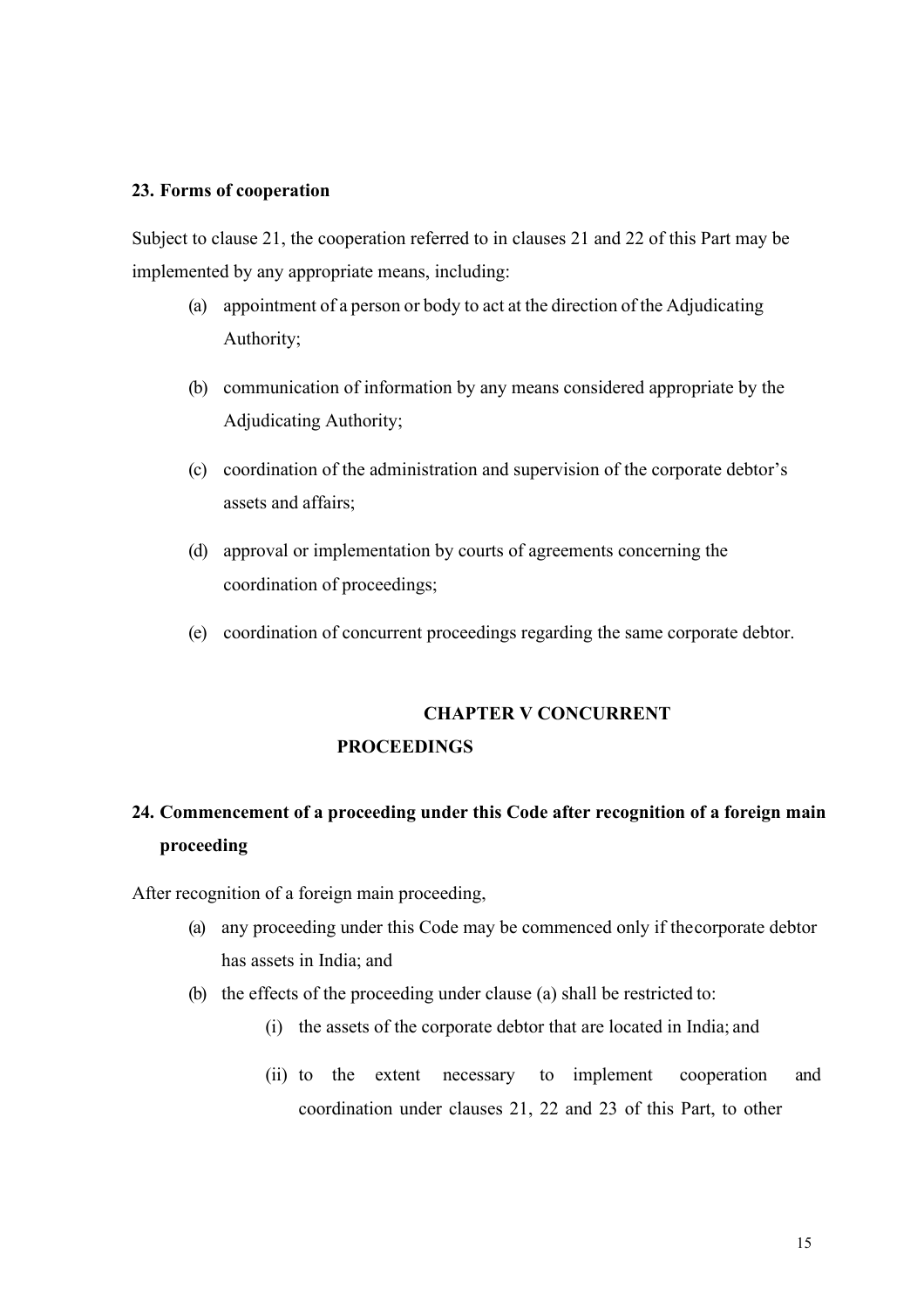assets of the corporate debtor that, under the laws of India, should be administered in that proceeding.

## **25. Coordination of a proceeding under this Code and a foreign proceeding**

Where a foreign proceeding and a proceeding under this Code are taking place concurrently regarding the same corporate debtor, the Adjudicating Authority shall seek cooperation and coordination under clauses 21, 22 and 23 of this Part, subjectto the following:

- (a) When the proceeding under this Code is taking place at the time the application for recognition of the foreign proceeding is filed,
	- (i) any relief granted under clauses 18 of this Part on recognition of foreign proceeding must be consistent with the proceeding under this Code; and
	- (ii) if the foreign proceeding is recognised in India as a foreign main proceeding, clause 17 of this Part shall not apply;
- (b) When the proceeding under this Code commences after recognition of the foreign proceeding,
	- (i) any relief in effect under clause 18 of this Part shall be reviewed by the Adjudicating Authority and shall be modified or terminated if inconsistent with the proceeding under this Code;
	- (ii) if the foreign proceeding is a foreign main proceeding, the moratorium referred to in clause 17 of this Part shall be modified or terminated if inconsistent with the proceeding under this Code; and
	- (iii) any proceedings brought by the foreign representative under clause 20 of this Part before the proceeding under this Code commenced shall be reviewed by the Adjudicating Authority, and the Adjudicating Authority may give such directions as it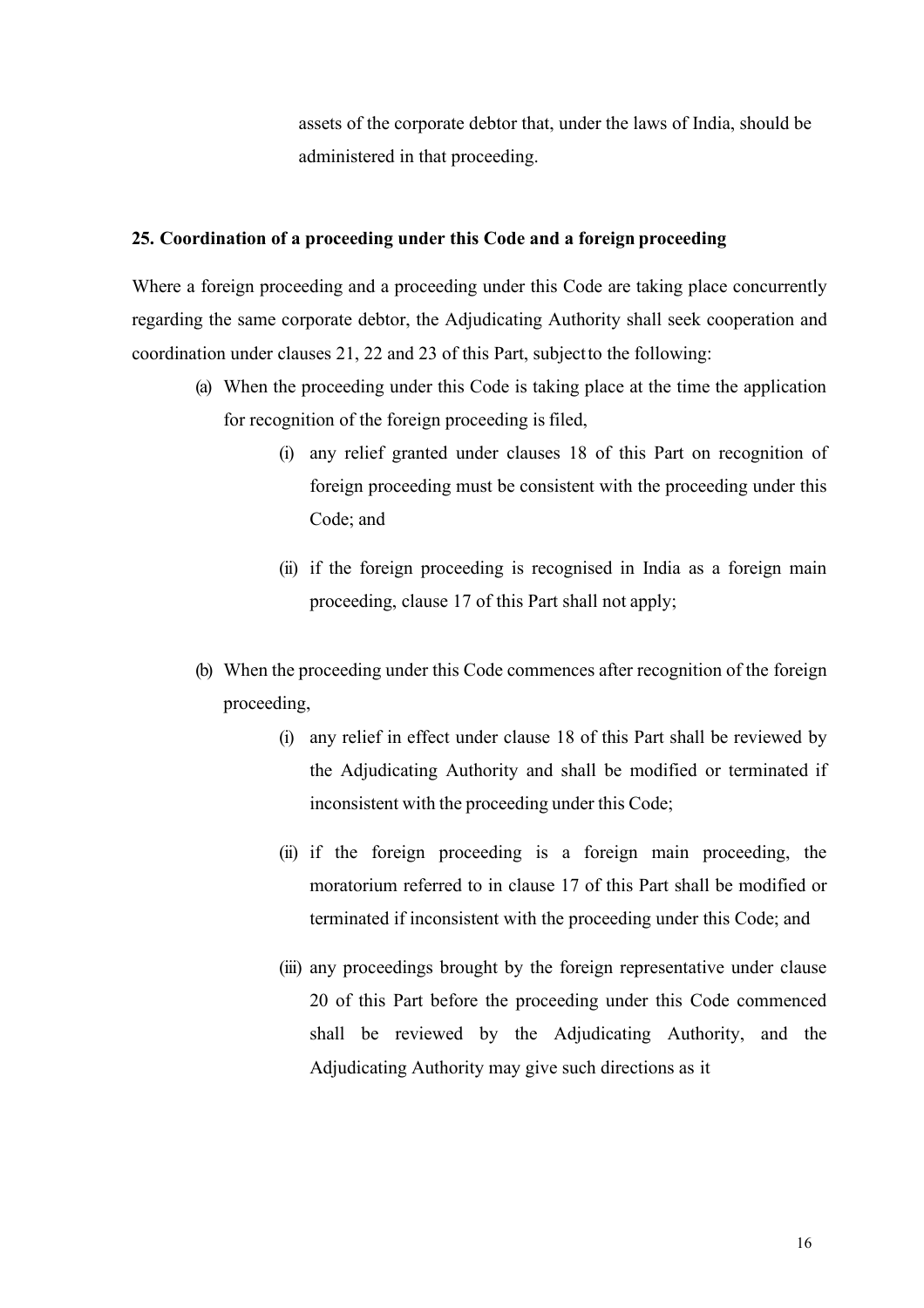thinks fit regarding the continuance of those proceedings.

(c) In granting, extending or modifying relief granted to a representative of a foreign non-main proceeding, the Adjudicating Authority shall be satisfied that the relief relates to assets that, under the laws of India, should be administered in the foreign non-main proceeding or concerns information required in that proceeding.

### **26. Coordination of more than one foreign proceeding**

In the matters referred to in clause 1 of this Part, the Adjudicating Authority shall in respect of more than one foreign proceeding regarding the same corporate debtor, seek cooperation and coordination under clauses 21, 22 and 23 of this Part, subjectto the following:

- (a) any relief granted under clause 18 of this Part to a representative of a foreign non-main proceeding after recognition of a foreign main proceeding must be consistent with the foreign main proceeding;
- (b) if a foreign main proceeding is recognised after recognition of a foreign nonmain proceeding, any relief in effect under clause 18 of this Part shall be reviewed by the Adjudicating Authority and shall be modified or terminated if inconsistent with the foreign main proceeding;
- (c) if, after recognition of a foreign non-main proceeding, another foreign non-main proceeding is recognised, the Adjudicating Authority shall grant, modify or terminate relief for the purpose of facilitating coordination of the proceedings.

## **27. Presumption of insolvency based on recognition of a foreign main proceeding**

In the absence of evidence to the contrary, recognition of a foreign main proceeding is, for the purpose of commencing a proceeding under this Code, proof that the corporate debtor has made a default mentioned in section 4 of this Code: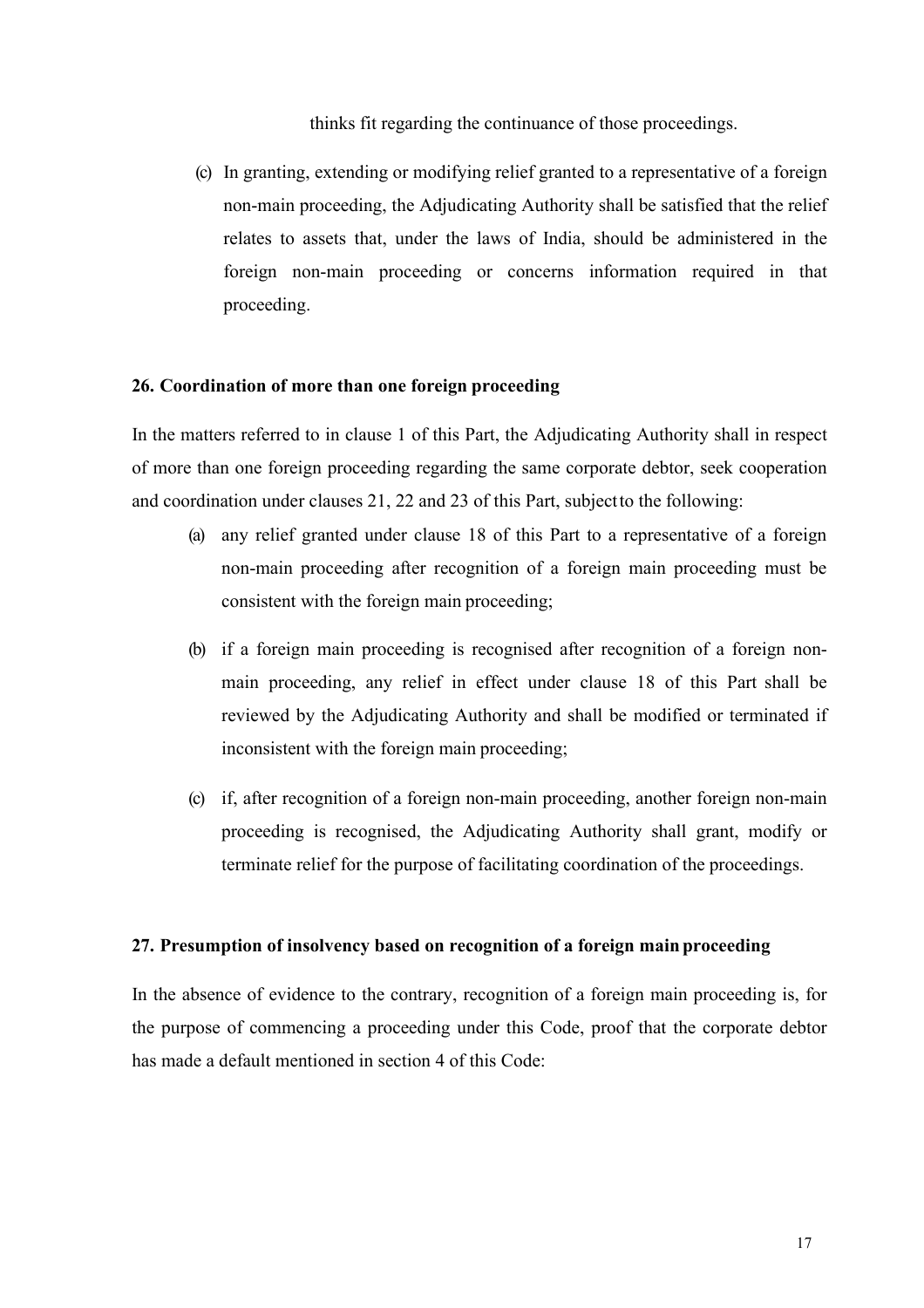Provided that for the purposes of this clause, the foreign main proceeding being recognised should be borne out of an inability to pay debts or pursuant to a state of insolvency of the corporate debtor.

## **28. Rule of payment in concurrent proceedings**

- (1) In a corporate insolvency resolution process under this Code, a creditor who has received part payment in respect of its claim in a proceeding pursuant to a law relating to insolvency in a foreign country, may not receive a payment for the same claim in such corporate insolvency resolution proceeding regarding the same corporate debtor, so long as the payment to the other creditors of the same standing, according to the resolution plan, is proportionately less than the payment the creditor has already received.
- (2) In a liquidation proceeding under the Code, without prejudice to secured claims or rights *in rem*, a creditor who has received part payment in respect of its claim in a proceeding pursuant to a law relating to insolvency in a foreign country, may not receive a payment for the same claim in such liquidation proceeding regarding the same corporate debtor, so long as the payment to the other creditors of the same class and ranking is proportionately less than the payment the creditor has already received.

# **CHAPTER VI MISCELLANEOUS**

### **29. Power of Central Government to issue notifications.**

(1) Without prejudice to the provisions of this Code, the Central Government shall issue notifications under clauses  $1(3)$ ,  $1(5)$ ,  $1(6)$ ,  $2(a)$ ,  $21(1)$  and  $21(3)$  of this Part in the Official Gazette as provided in sub-clause (2).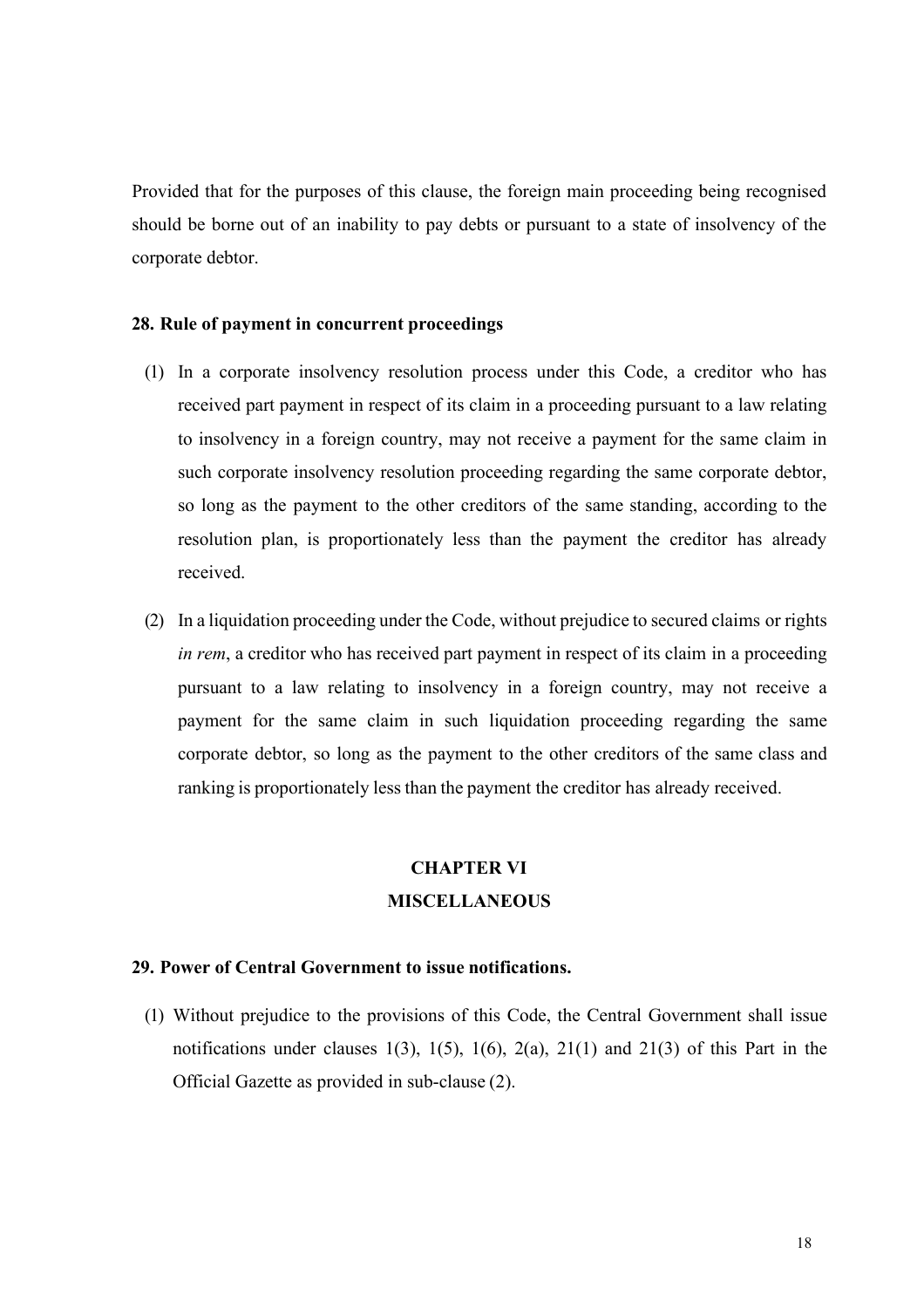- (2) Every notification issued under sub-clause (1) shall be laid, as soon as may be after its made, before each House of Parliament, while it is in session for a total period of thirty days which may be comprised in one session or in two or more successive sessions, and if, before the expiry of the session immediately following the session or the successive sessions aforesaid, both Houses agree in making any modification in the notification or both Houses agree that the notification should not be made, the notification shall thereafter have effect only in such modified form or be of no effect, as the case may be.
- (3) Any modification or annulment under sub-clause (2) shall be without prejudice to the validity of anything previously done under that notification.

## **30. Appeals and Appellate Authority**

- (1) Notwithstanding anything to the contrary contained under the Companies Act, 2013 (18 of 2013), any person aggrieved by the order of the Adjudicating Authority under this Part may prefer an appeal to the National Company Law Appellate Tribunal.
- (2) Every appeal under sub-clause (1) shall be filed within thirty days before the National Company Law Appellate Tribunal:

Provided that the National Company Law Appellate Tribunal may allow an appeal to be filed after the expiry of the said period of thirty of days if it is satisfied that there was sufficient cause for not filing the appeal but such period shall not exceed fifteen days.

## **31. Appeal to Supreme Court**

(1) Any person aggrieved by an order of the National Company Law Appellate Tribunal may file an appeal to the Supreme Court on a question of law arising out of such order under this Code within forty-five days from the date of receipt of such order.